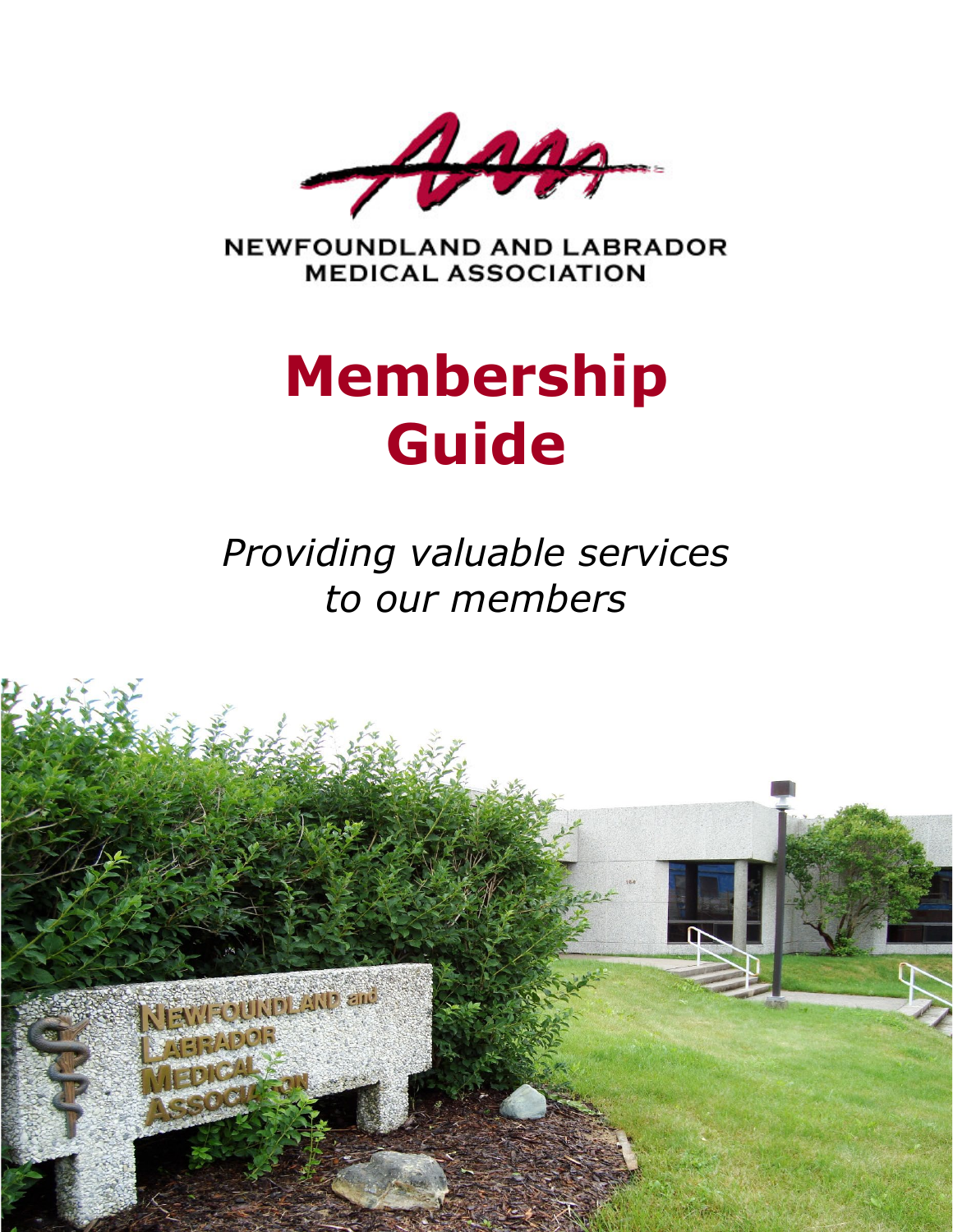# **Table of Contents**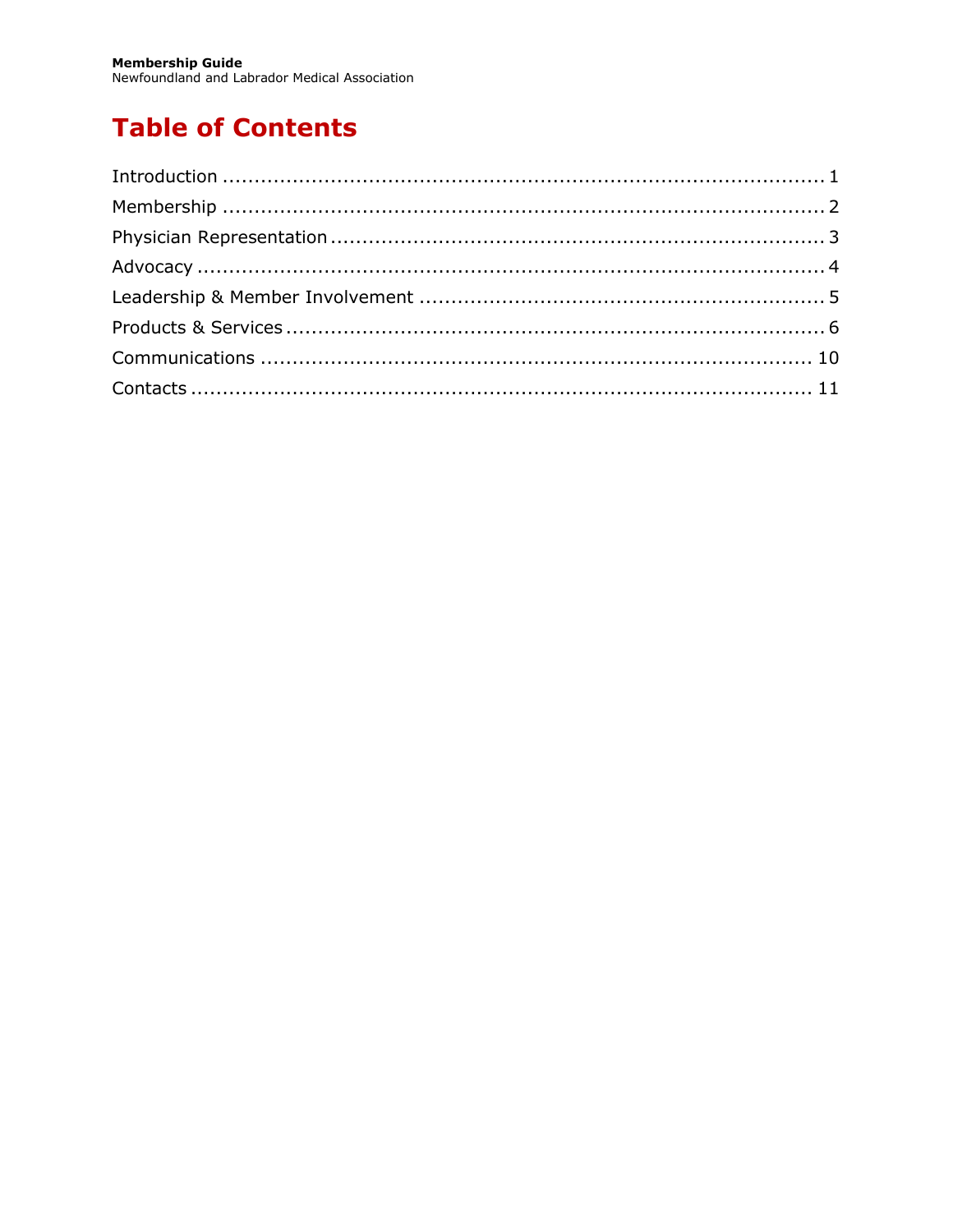# <span id="page-2-0"></span>**Introduction**

### **Who We Are**

The Newfoundland and Labrador Medical Association (NLMA) is a not-for-profit professional organization funded primarily by its members and governed by elected physicians who represent the physicians of Newfoundland and Labrador, Canada.

The NLMA represents the political, clinical and economic interests of the province's medical profession. As the representative for physicians in contract negotiations, it is committed to negotiating competitive compensation and benefits for members. It also advocates on behalf of all patients for a fair and equitable health care system.

The provincial *Medical Act, 2011* legislation requires that all practicing physicians hold membership in the NLMA as a condition of licensure with the College of Physicians and Surgeons of Newfoundland and Labrador. Residents, students enrolled at Memorial University's Faculty of Medicine and retired physicians are also eligible for membership in the Association.

The NLMA is governed by its members, who meet each year for the annual general meeting. Between meetings of the general membership, the Board of Directors acts as the NLMA's governing body, and exercises the rights and powers of the Association. The Board of Directors is elected by the general membership. There is also an extensive committee structure. The dayto-day work of the Association is conducted by staff at NLMA House in St. John's.

### **Our Vision**

A healthy population and equitable access to excellent health care.

#### **Our Mission**

To represent and support a united medical profession and provide leadership in the provision of excellent health care in Newfoundland and Labrador.

### **Our Values**

- **Excellence** We strive to be the best in everything we do for physicians and their patients, and we are committed to continuous learning and improvement.
- **Professionalism** We strive to unite physicians around the fundamental tenets of high quality standards, patient safety, professional autonomy, accountability, responsiveness and physician health and well-being.
- **Integrity** We uncompromisingly adhere to the highest ethical standards and honesty in representing our members and conducting our business.
- **Compassion** We foster an individual and corporate culture of caring for physicians, their patients and each other.
- **Cohesiveness** We strive to bring together diverse communities of interest in the pursuit of common goals.
- **Equity** We seek fairness and balance among physicians, physician groups, and with other health care stakeholders.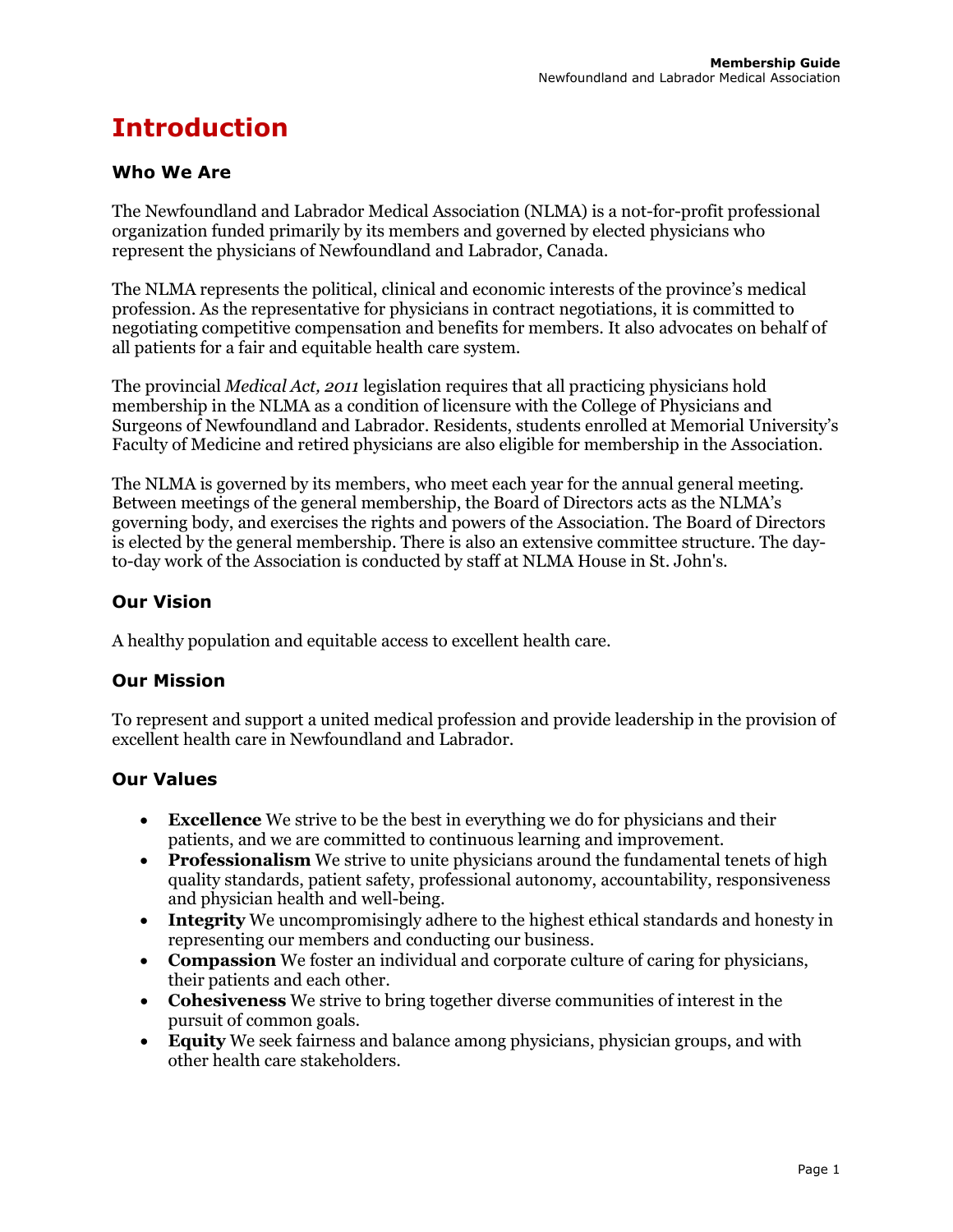# <span id="page-3-0"></span>**Membership**

For a physician licensed by the College of Physicians and Surgeons of Newfoundland and Labrador (CPSNL; Full or Provisional category), membership in the NLMA is required as a condition of the *Medical Act, 2011*. To avoid late payment charges or potential disruptions in your license, please apply for NLMA membership within one month of CPSNL licensure.

For a student enrolled in a Canadian medical school, a resident enrolled in a post-graduate program at a Canadian medical school (or the CSAT program), or a retired physician, your membership in the NLMA is optional. However, membership is required to access the services of our partners (Canadian Medical Association, OMA Insurance, TD Insurance, etc.).

The NLMA also encourages you to join the Canadian Medical Association. CMA membership provides you with access to valuable products and services carefully chosen to help you through medical school and residency and to optimize your practice and your provision of patient care. The CMA is also your voice at the national level advocating for an improved medical education system, innovation in the health care system, and policies that support a healthy population and a vibrant medical profession.

### **Categories**

Membership categories are determined by a member's status when applying, and subsequently by their status on January 1. Membership renewals are distributed in December and are due by February 15.

- **Practicing** Any physician licensed in the Full or Provisional categories of the College of Physicians and Surgeons of Newfoundland and Labrador, or any physician in the Canadian Armed Forces.
- **Sick Leave** Any Practicing category member currently not practicing due to health reasons.
- **Sabbatical Leave** Any Practicing category member currently not practicing due to a sabbatical leave.
- **Parental Leave** Any Practicing category member currently not practicing due to pregnancy, birth or adoption, to a maximum of one year from the date of birth or adoption.
- **Student** Any member enrolled in a Canadian medical school.
- **Resident** Any physician enrolled in a post-graduate program at a Canadian medical school, or the Clinical Skills Assessment and Training (CSAT) program.
- **Retired** Any physician fully and permanently retired from practice.
- **Out-of-province** Any member residing outside Newfoundland and Labrador.
- **Honorary Life Member** Any member who has been awarded the NLMA or CMA Honorary Life Membership Award.

*Please contact Suzan Izquierdo, Membership Administrator, at (709) 726-7424 (318), (800) 563-2003 (318), or [sizquierdo@nlma.nl.ca,](mailto:sizquierdo@nlma.nl.ca) or visit [www.nlma.nl.ca/nlma/membership.](http://www.nlma.nl.ca/nlma/membership) For CMA, please contact the CMA Membership Service Centre at (888) 885-2555 or [memberservicecentre@cma.ca,](mailto:memberservicecentre@cma.ca) or visit [www.cma.ca.](http://www.cma.ca/)*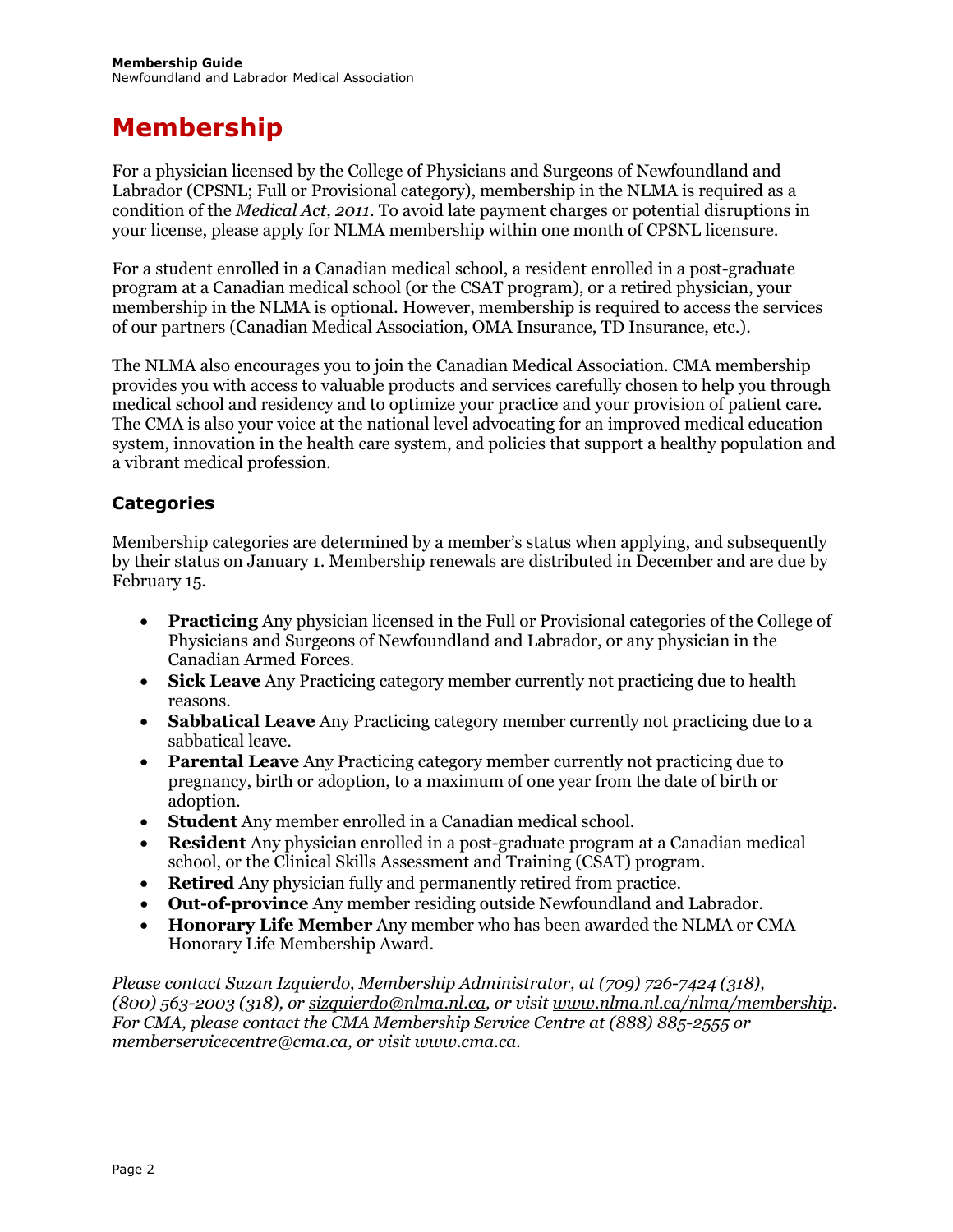# <span id="page-4-0"></span>**Physician Representation**

### **Negotiations & Compensation**

The NLMA is the exclusive negotiator for all physicians providing medically insured services in Newfoundland and Labrador. As the representative for physicians in negotiations with the provincial government, the NLMA believes that all physicians, regardless of practice type or mode of payment, should be given appropriate supports and resources to achieve balance between professional obligations and personal responsibilities. The NLMA serves members', as well as the public interest, when the terms and conditions of physician employment, compensation, support and benefits have the strength to attract and retain the right complement of physicians in the province to ensure high quality and stable medical services. NLMA staff will also help members interpret the payment schedule and provide advice on rates for non-insured services.

#### **Employer Relations**

The NLMA can represent physicians with regional health authorities. Before signing a job description or an employment contract with your health authority or other employer, the NLMA advises you to avail of our contract review service beginning with a preliminary (non-legal) review by NLMA staff. It is recommended that physicians also retain a lawyer for a legal review; legal fees are the responsibility of the physician.

#### **Electronic Medical Records**

The NLMA has a Memorandum of Understanding with the Department of Health and Community Services and the Newfoundland and Labrador Centre for Health Information on the governance and cost-sharing of *eDOCSNL*, the provincial electronic medical record (EMR) program for physicians. The program is co-governed by the EMR Management Committee, composed of representatives equally appointed by the NLMA and the Department. TELUS Health Provider Solutions delivers the provincial program with its Med Access EMR product. Program fees are split with 70 per cent of costs funded by the Department and 30 per cent paid by individual physicians. The monthly fee is highly competitive with other EMR systems, but with the added benefits of robust integration with the provincial electronic health record (EHR), and comprehensive support for physicians' practices. When fully integrated with the provincial EHR, *eDOCSNL* will allow physicians to access information from the Provider Registry, the Client Registry, laboratory results, medical imaging, patient encounters (ADT), and community medication profiles available from the Pharmacy Network.

#### *Please visi[t www.edocsnl.ca.](http://www.edocsnl.ca/)*

### **Family Practice Renewal**

The Family Practice Renewal Program (FPRP) is co-governed by the Family Practice Renewal Committee (FPRC), which has equal appointees from the NLMA and the Department of Health and Community Services. FPRP will design new programs and initiatives, and establish regional Family Practice Networks (FPNs) that will be physician-governed non-profit corporations. One of the most important functions of the FPNs will be to participate on Collaborative Services Committees with senior managers in regional health authorities to identify and solve problems facing family medicine in each region. The decisions of these committees will be made by consensus, thereby giving real influence to family physicians at the regional level.

*Please contact FPRP at (709) 726-0118 or [fprp@nlma.nl.ca.](mailto:fprp@nlma.nl.ca)*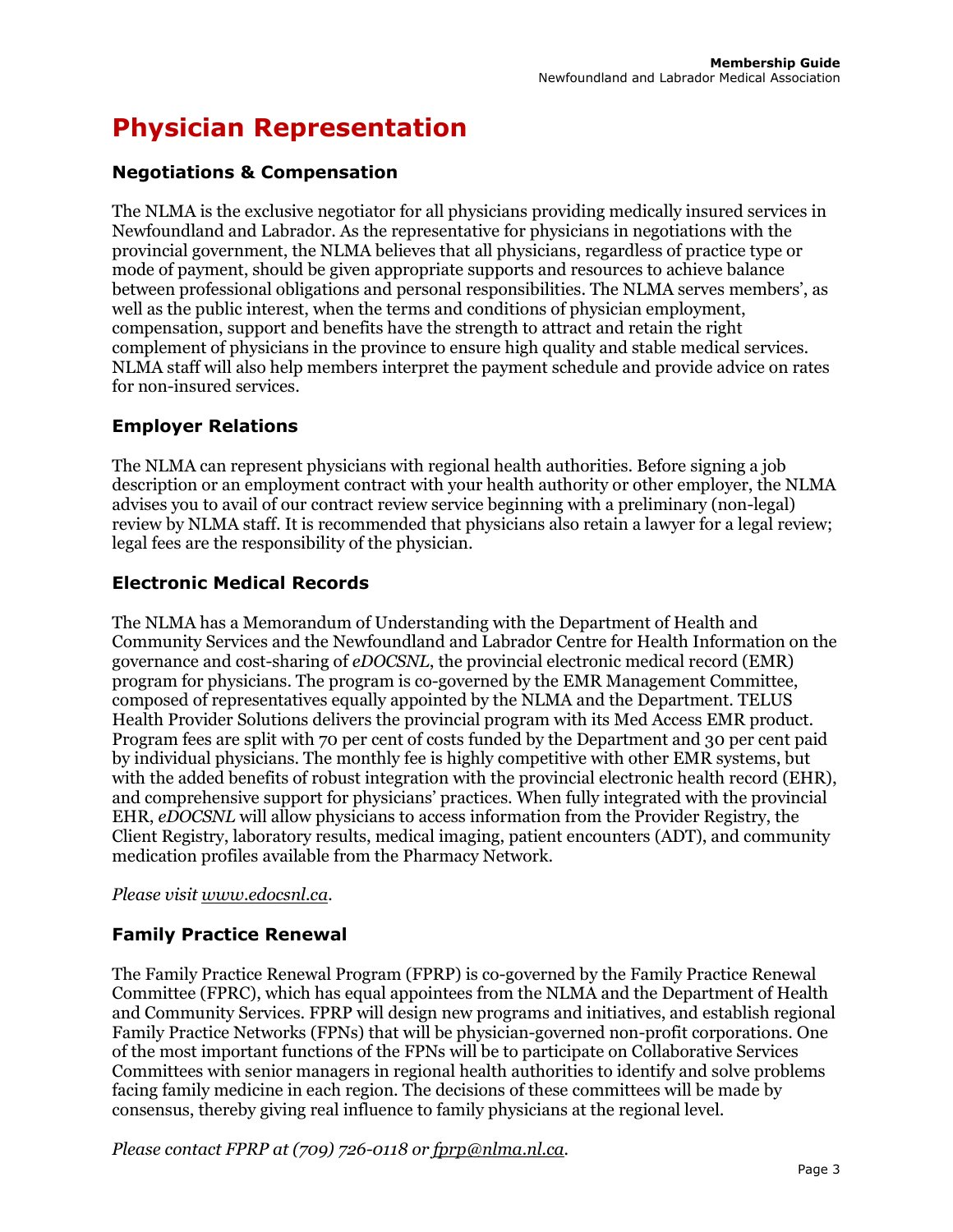# <span id="page-5-0"></span>**Advocacy**

#### **Government Relations**

The NLMA makes sure physicians' concerns are heard by government decision-makers. NLMA representatives meet with elected officials to provide advice on medical and political issues that help advance the profession's objectives with government. Government relations efforts are further enhanced through the Physician Services Liaison Committee (PSLC), a forum through which the NLMA leadership and senior government officials engage in addressing important issues, resolving problems of mutual concern and ensuring oversight of the Memorandum of Agreement.

#### **Public Health Advocacy**

By profiling issues of concern and responding to legislative changes or actions, the NLMA voices physicians' views on matters that have an impact on the health of patients in Newfoundland and Labrador or on physicians' ability to provide quality and timely care. The NLMA is committed to consulting with members on all issues of importance to ensure the Association is speaking with authority on a health care system that is constantly demanding more from its physicians.

#### **Media Relations**

The NLMA keeps the public informed on health issues that matter to physicians. Communications staff are dedicated to community and media relations in order to provide accurate and balanced information to the public. The NLMA also conducts opinion polling with physicians and the public on the province's health care system. If a physician is contacted by the media or wants to contact the media directly, the NLMA's communications staff can provide media relations advice on getting the message out to patients and the community.

#### **Community Relations**

The NLMA is dedicated to enhancing public image and promoting physician points of view with awareness campaigns directed to patients and the public. The NLMA also promotes positive legislation to elected officials. The Association has entered into a number of collaborative relationships with government agencies and allied health care and patient advocacy groups who share common objectives or where the relationship is mutually beneficial.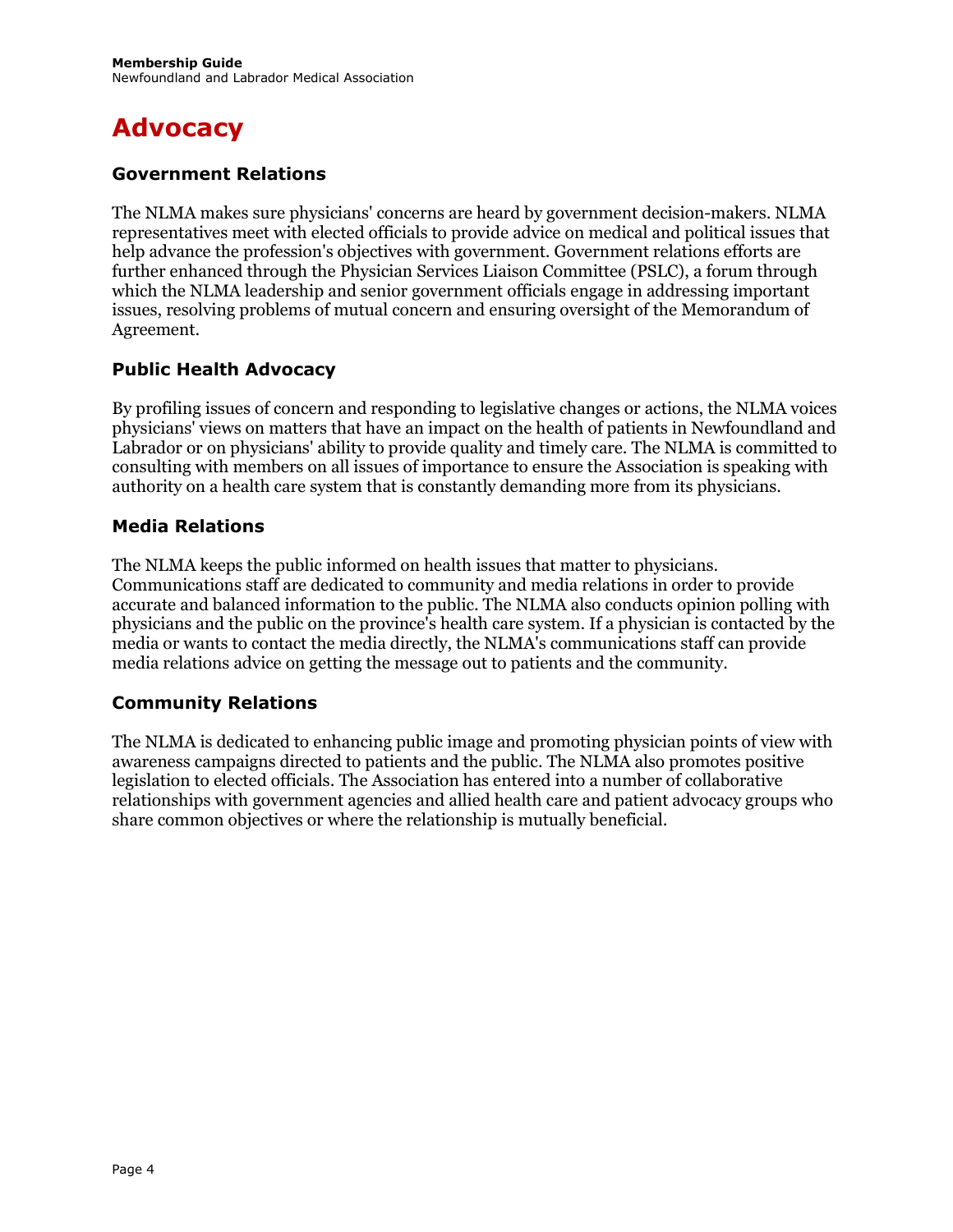# <span id="page-6-0"></span>**Leadership & Member Involvement**

## **Annual General Meeting**

The NLMA annual general meeting (AGM) is held each June and provides members with the opportunity to attend in-depth sessions on issues that matter to physicians and to bring forward and debate resolutions that help guide the Board of Directors to set policy.

The AGM also provides members with the opportunity to receive reports from the executive director, the president, committees, and the auditor. The *Annual Report* is also available on the NLMA website. The AGM includes an NLMA and CMA honorary life membership awards ceremony and installation of the NLMA president.

### **Board of Directors**

Board members and officers are elected annually by eligible voting members (practicing, retired, and residents) and directors represent all specialties, payment modalities and regions of the province. NLMA members are represented at the national level with an NLMA representative on the CMA Board of Directors. The CMA represents 12 provincial and territorial medical associations that unite at the national level to more effectively handle issues common to all.

### **Opportunities to Share Expertise and Input**

Members can lend their expertise to the Association by participating on committees, which provide recommendations to the Board of Directors on such issues as compensation and negotiations, health promotion, information technology, physician wellness and more. Visit the Governance section of the NLMA website for a complete list of NLMA committees.

#### **President's Tour**

Every year, the newly-elected NLMA President tours the province to meet with physicians in their own communities. It is an excellent opportunity to meet the president and discuss priorities. The president also meets with residents and medical students at least once a year, and joins NLMA staff at the orientation sessions at Memorial University's Faculty of Medicine.

### **Resident and Student Involvement**

Newfoundland and Labrador medical students and residents are represented by their associations and are also represented on the NLMA Board of Directors. The Professional Association of Residents of Newfoundland and Labrador (PARNL) and the Medical Students Society (MSS) at Memorial University each have one representative on the NLMA Board of Directors.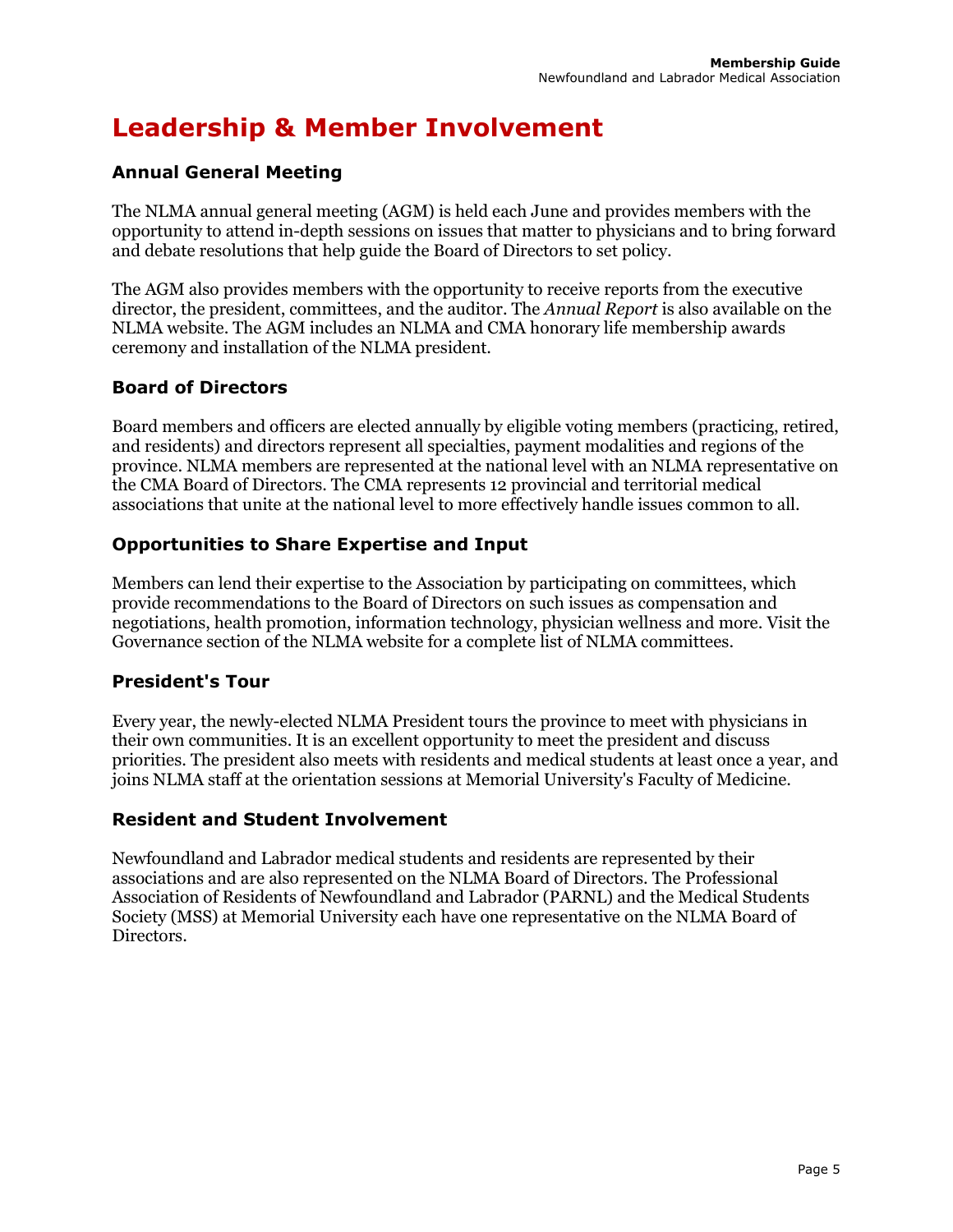# <span id="page-7-0"></span>**Products & Services**

### **NLMA Physician Care Network**

The NLMA Physician Care Network (PCN) is committed to providing physicians with health programs that offer health promotion, prevention and crisis intervention services related to the physical and mental health of physicians. Dr. Susan King is the Medical Director for the PCN and is responsible for managing the Association's physician health programs, as well as the policies and procedures that govern the PCN.

*Please contact Dr. Susan King, Medical Director, at (709) 726-6610, (844) 231-4581, or [medicaldirector@nlma.nl.ca.](mailto:medicaldirector@nlma.nl.ca)* 

#### *Wellness Support Line*

An Employee Assistance Program (EAP), known as the *Wellness Support Line*, has been specifically tailored for physicians, learners, and their immediate families to help them manage the stressors they're facing. The NLMA is proud to participate with the Canadian Medical Association (CMA) in providing the *Wellness Support Line* which provides short-term, solution focused mental health support and counselling, 24 hours a day, 7 days a week. The service is offered through Morneau Shepell and all calls are handled by a dedicated team of fully certified counsellors with a minimum of Master's level training, specifically trained to address the unique needs and challenges faced by medical learners and physicians. The team is capable of providing immediate crisis counselling, conducting risk assessments, and matching callers to appropriate service(s). The NLMA takes your privacy seriously and assures you of the privacy and confidentiality of the *Wellness Support Line*. All reports, client information, and counselling are protected.

*Please contact the Wellness Support Line at (844) 675-9222.*

#### *MDLink*

*MDLink* is a program of the NLMA Physician Care Network that helps NLMA members gain access to primary care providers. *MDLink* can connect physician-patients with physicianproviders in their own community or a neighboring community. Any member of the NLMA who does not have a family physician may participate in the *MDLink* program. You will get the names and contact information of several participating physician-providers. At your convenience, contact your preferred provider to make an appointment. When booking an appointment, indicate to the physician's receptionist that you are calling about the *MDLink*  program. All NLMA members are strongly encouraged to avail of this program because by taking care of yourself, you will offer even better care to your patients. While we hope you will give us your contact information so that we can include you in future evaluation of the program, you can access the program with total anonymity.

*Please contact Lynn Barter, MDLink Coordinator, at (709) 726-7424, (800) 563-2003, or [mdlink@nlma.nl.ca.](mailto:mdlink@nlma.nl.ca)*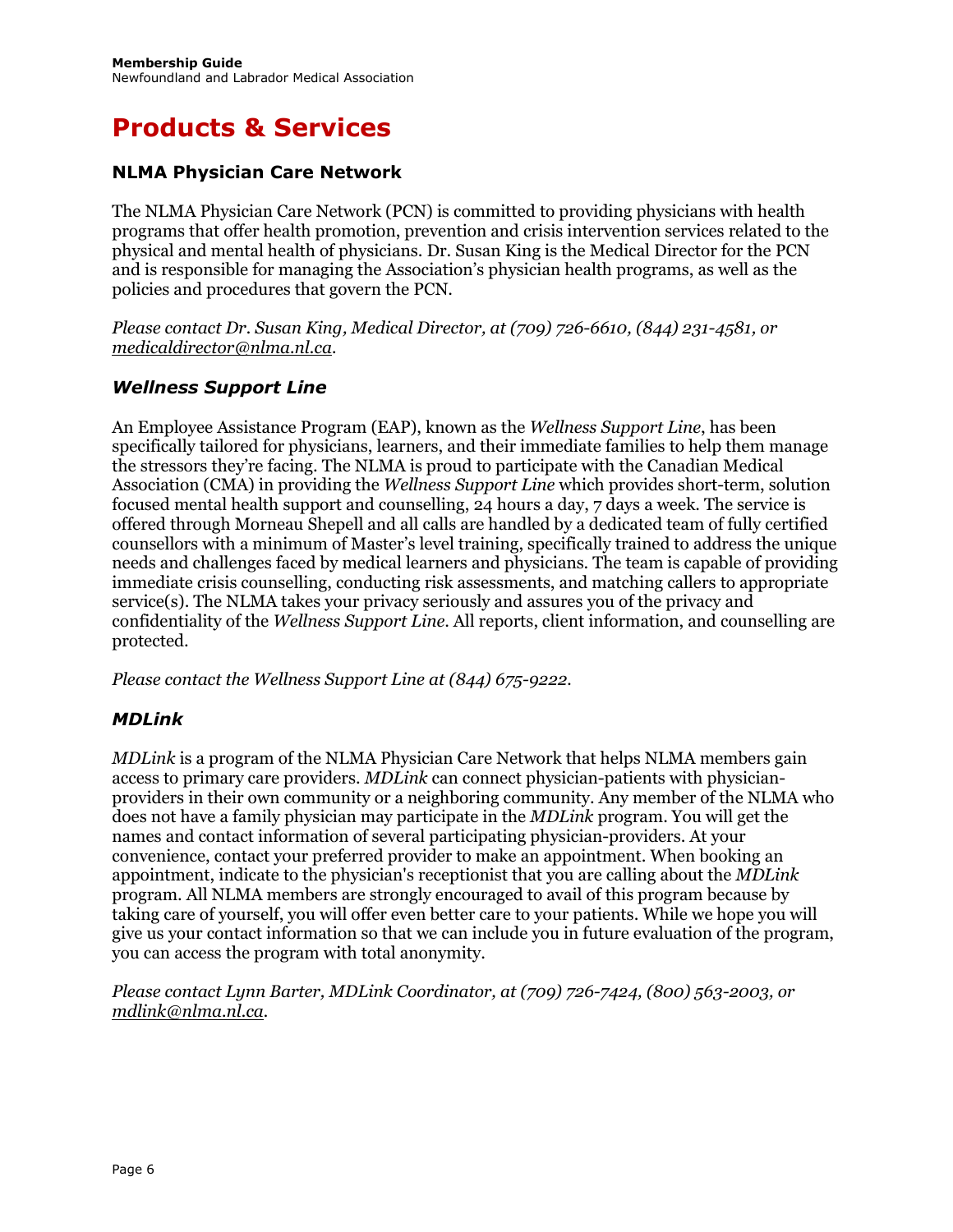#### **Personal Insurance Programs**

**Life, Disability, Critical Illness, Health & Dental, Professional Overhead Expense**  As a member of the NLMA you are eligible to apply for coverage with OMA Insurance. Whatever your insurance need, their non-commissioned team offers relevant insurance advice, service and solutions to meet the unique needs of physicians and their families, at every stage of your career. OMA Insurance provides complete solutions to protect your assets, protect your lifestyle and protect your business such as Life, Disability, Critical Illness, Health & Dental and Professional Overhead Expense insurance. Knowing the concerns you face at every stage allows OMA Insurance advisors to provide you with the best advice on what you need, when you need it.

#### *Please contact OMA Insurance at (800) 758-1641 or [info@omainsurance.com,](mailto:info@omainsurance.com) or visit [www.omainsurance.com.](http://www.omainsurance.com/)*

**Atlantic Benefits Program: Health, Dental, Critical Illness** In partnership with OMA Insurance, the NLMA offers an optional benefits program which addresses the needs of Atlanticbased physicians. This bundled plan consists of \$50,000 Group Critical Illness (CI) and Health or Health Plus. There is no medical evidence required for new NLMA members who enrol within ninety days of receiving their personalized offer. Members may also apply for optional coverage such as Dental, Dental Plus and additional Group CI for yourself and your spouse.

*Please contact OMA Insurance at (800) 758-1641 or [info@omainsurance.com,](mailto:info@omainsurance.com) or visit [www.omainsurance.com.](http://www.omainsurance.com/)*

**Home, Auto** Take full advantage of your NLMA membership with privileged access to the TD Insurance program, which provides savings through lower preferred insurance rates. You'll also enjoy the outstanding customer service you deserve, with knowledgeable representatives who are always ready to help. Did you know that a recent study conducted by TD Insurance showed that, on average, professionals who have home and auto insurance with them save \$400? They have been serving professionals like you for 65 years.

*Please contact TD Insurance at (866) 745-2045, or visit [www.tdinsurance.com/nlma.](http://www.tdinsurance.com/nlma)*

#### **Investment & Financial Services**

The NLMA Group Registered Retirement Savings Plan (RRSP), administered by MD Financial Management, provides salaried members who are employees of the Government of Newfoundland and Labrador with a group RRSP. Contributions are based on bi-weekly contributions of five per cent by the employer and five per cent by the employee, deducted automatically from salary (subject to the yearly maximum contribution level). These contributions are forwarded directly to the NLMA Group RRSP and invested by MD Financial Management according to the physician's instructions.

*Please contact MD Financial Management at (709) 726-2136 or (800) 229-1798, or visit [www.md.ca.](http://www.md.ca/)*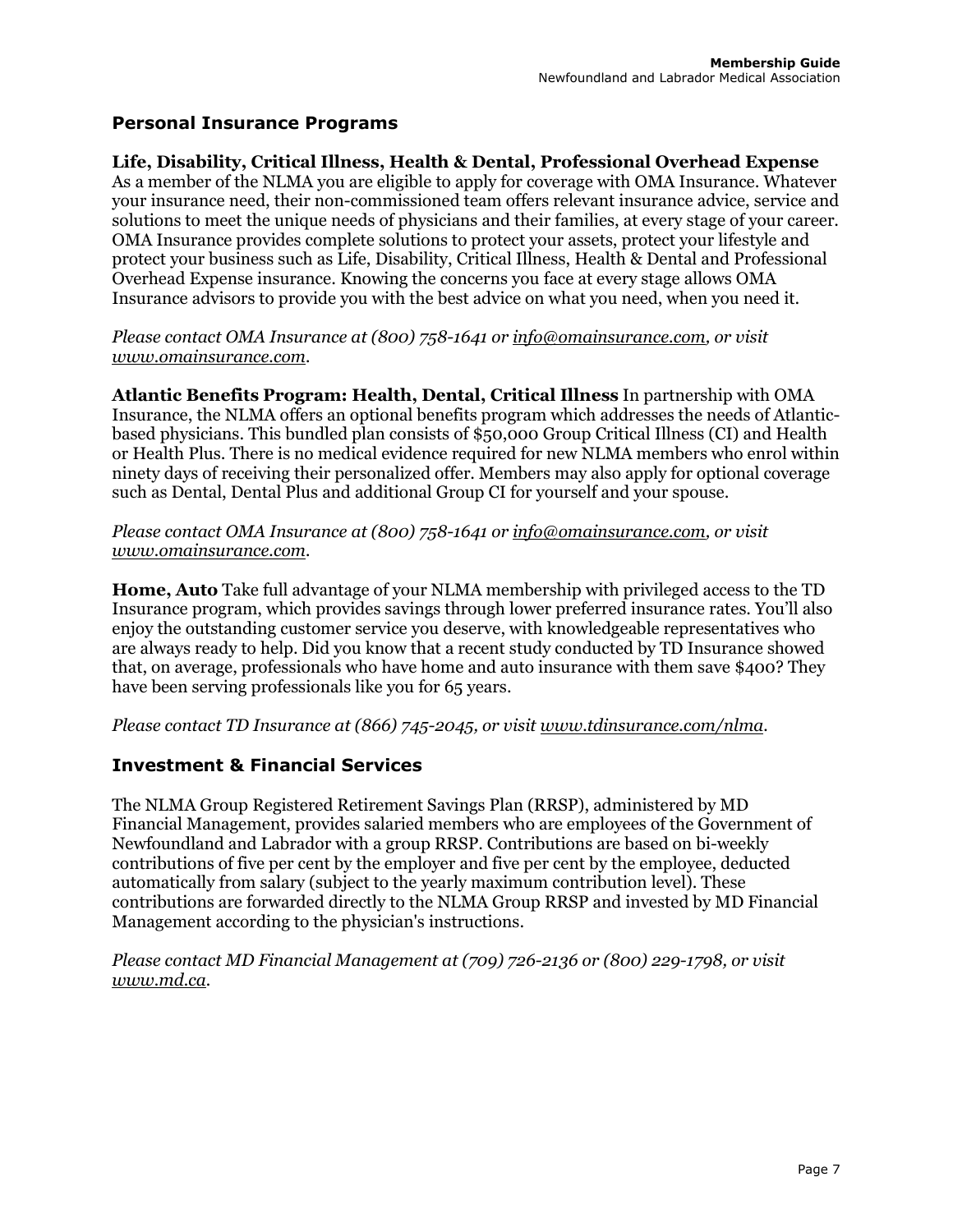#### **Parental Leave**

The NLMA Parental Leave Allowance provides partial income replacement for physician parents regardless of their payment modality, who take temporary leave following the birth or adoption of their child. Eligible fee-for-service (FFS) and alternative payment plan (APP) physician parents can apply to receive \$1,200 per week for a total of 17 consecutive weeks. FFS and APP physicians may also bill/earn up to  $\overline{$31,500}$  per week while receiving the parental leave allowance in recognition that overhead costs for a private office may continue throughout the period of parental leave. For salaried physician parents, the allowance provides a "top up" to Employment Insurance parental leave benefits to a combined maximum of \$1,200 per week for a total of 17 consecutive weeks.

*Please visi[t www.nlma.nl.ca/nlma/parental.](http://www.nlma.nl.ca/nlma/parental)* 

#### **Scholarships & Bursaries**

The Physicians' Legacy Foundation of Newfoundland and Labrador is a registered charity administered by the NLMA and overseen by physicians. Each year, the generosity of donors provides scholarships and financial assistance to medical students and residents attending Memorial University. Donors help ensure that medical education is accessible to deserving students regardless of their financial means. Members may donate at any time of the year. The simplest way to give is when you renew your NLMA membership. Look for the option to donate on your annual membership invoice.

**NLMA Bursary** Funded by members of the NLMA, ten bursaries valued at \$1,000 each will be granted annually to students who have demonstrated financial need. Eligible students may be in any year of the Doctor of Medicine degree program at Memorial University of Newfoundland, must be from Newfoundland and Labrador and must be members of the NLMA. The recipient must meet the minimum academic requirements for a bursary as defined by the University. The bursary will be granted by the Senate Committee on Undergraduate Scholarships, Bursaries and Awards on the recommendation of the Dean of Medicine's Advisory Committee on Scholarships, Bursaries and Awards.

**NLMA Gerald F. Lynch Essay Award in Medical History and Humanities** Funded by the Canadian Medical Foundation (CMF), one award valued at \$3,000 will be granted annually to a student in recognition of Mr. Lynch's contribution to health care policy, both provincially and nationally. Gerald Lynch (1936-1994) served as Executive Director of the NLMA for 27 years. Applicants must submit a research paper on a medical history or medical humanities topic. Eligible students may be in any year of the Doctor of Medicine degree program at Memorial University of Newfoundland and must be members of the NLMA. The recipient must meet the minimum academic requirements for an award as defined by the University. Applications are available at the Office of Student Affairs, Faculty of Medicine. The award will be granted by the Senate Committee on Undergraduate Scholarships, Bursaries and Awards on the recommendation of the Dean of Medicine's Advisory Committee on Scholarships, Bursaries and Awards.

**NLMA Leadership Scholarship** Funded by the NLMA, one scholarship valued at \$1,000 will be granted annually in recognition of the NLMA's mission to "represent and support a united medical profession and provide leadership in the provision of excellent health care in Newfoundland and Labrador". This scholarship will be awarded annually to a student from Newfoundland and Labrador entering the Doctor of Medicine degree program at Memorial University of Newfoundland. Recipients will have demonstrated leadership and community engagement. The scholarship is renewable for each year of the four-year program provided that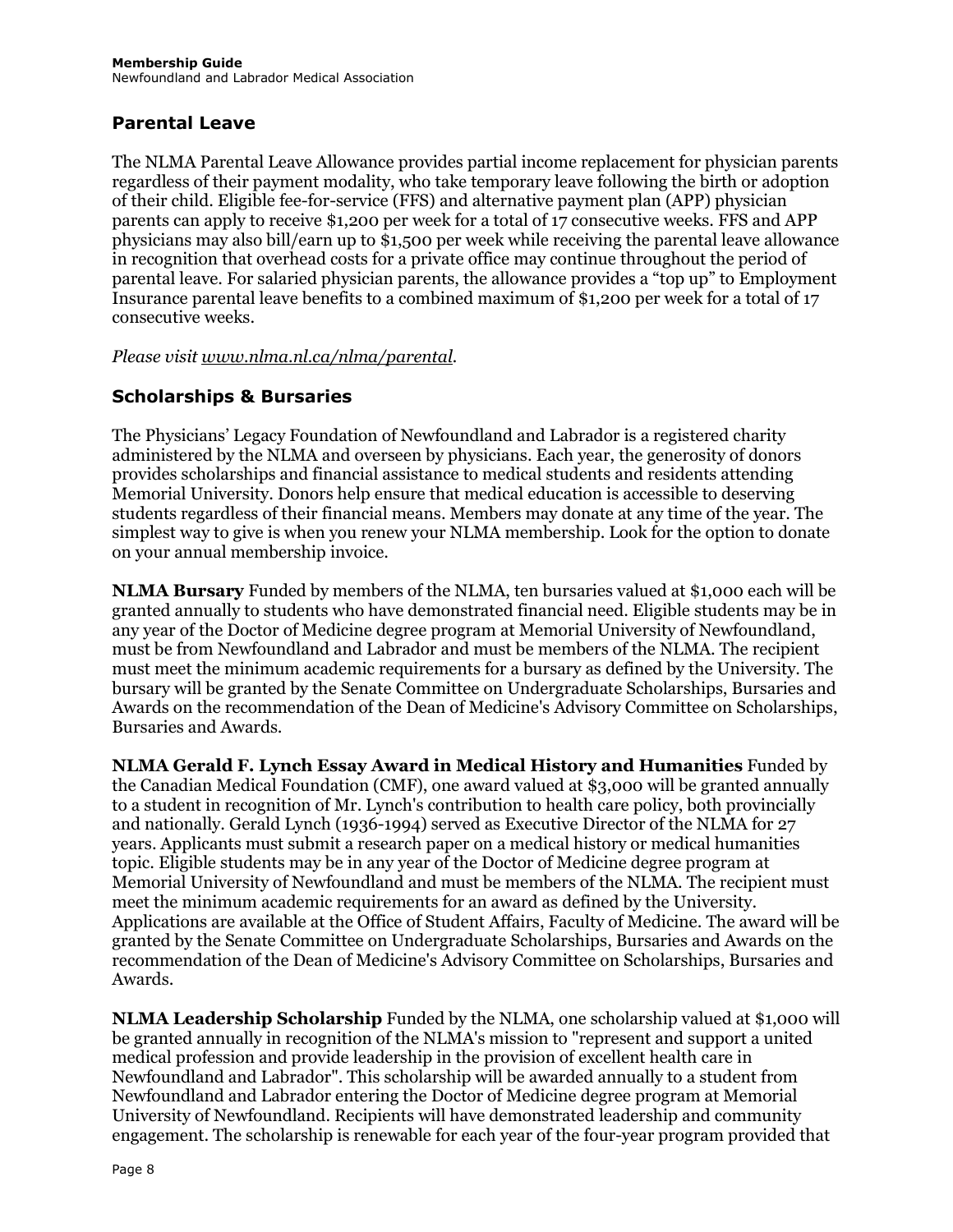recipients demonstrate continued leadership and community engagement by submitting an application with a brief paragraph describing their ongoing activities. Eligible students must be members of the NLMA. The recipient must meet the minimum academic requirements for a scholarship as defined by the University. Applications are available at the Office of Student Affairs, Faculty of Medicine. The scholarship will be granted by the Senate Committee on Undergraduate Scholarships, Bursaries and Awards on the recommendation of the Dean of Medicine's Advisory Committee on Scholarships, Bursaries and Awards.

**NLMA Phyllis H. Madryga Scholarship** Funded by Dr. Phyllis H. Madryga, two scholarships valued at \$3,000 each will be granted annually in recognition of Dr. Madryga's many years of dedicated service to the people of rural Newfoundland and Labrador. One scholarship will be made available for students entering family medicine and the other for students entering another speciality. Eligible students must be in the final year of the Doctor of Medicine degree program at Memorial University of Newfoundland, originally from rural Newfoundland and Labrador, and members of the NLMA. The recipient must meet the minimum academic requirements for a scholarship as defined by the University. The scholarship will be granted by the Senate Committee on Undergraduate Scholarships, Bursaries and Awards on the recommendation of the Dean of Medicine's Advisory Committee on Scholarships, Bursaries and Awards.

**NLMA President's Scholarship** Funded by the NLMA, two scholarships valued at \$1,000 each will be granted annually to recognize students who have shown interest in the organizational aspects of medicine as demonstrated by contributions to the governance of the medical school at Memorial University of Newfoundland. Eligible students may be in any year of the Doctor of Medicine degree program at Memorial University of Newfoundland and must be members of the NLMA. The recipient must meet the minimum academic requirements for a scholarship as defined by the University. The scholarship will be granted by the Senate Committee on Undergraduate Scholarships, Bursaries and Awards on the recommendation of the Dean of Medicine's Advisory Committee on Scholarships, Bursaries and Awards.

**NLMA Resident Travel Award** Funded by the NLMA, two awards valued at \$1,500 each will be granted annually to assist residents with the costs associated with travel to a conference. One travel award will be granted to a family medicine resident and the other to a specialty resident. Applicants must submit an application to the postgraduate medical education office describing the educational opportunity at the conference, and highlighting if the applicant is presenting a poster or a learning session. Preference will be given to residents attending a conference with a focus that overlaps with one of the strategic paths of the NLMA: promotion of rural and remote health, physician health and wellness, sustainable health systems, or physician leadership and professionalism. Eligible residents must be members of the NLMA and can only receive this award once. The award will be granted by the Dean of the Faculty of Medicine on the recommendation of the Associate Dean, Postgraduate Medical Education.

**NLMA TD Insurance Health and Well-being Award** Funded by TD Insurance, two awards valued at \$1,500 each will be granted annually to recognize students who demonstrate a commitment to achieving healthy work-life balance as well as promoting a culture of health and well-being among peers. Eligible students may be in any year of the Doctor of Medicine degree program at Memorial University of Newfoundland and must be members of the NLMA. The recipient must meet the minimum academic requirements for an award as defined by the University. The award will be granted by the Senate Committee on Undergraduate Scholarships, Bursaries and Awards on the recommendation of the Dean of Medicine's Advisory Committee on Scholarships, Bursaries and Awards.

*Please visit [www.physicianslegacy.ca.](http://www.physicianslegacy.ca/)*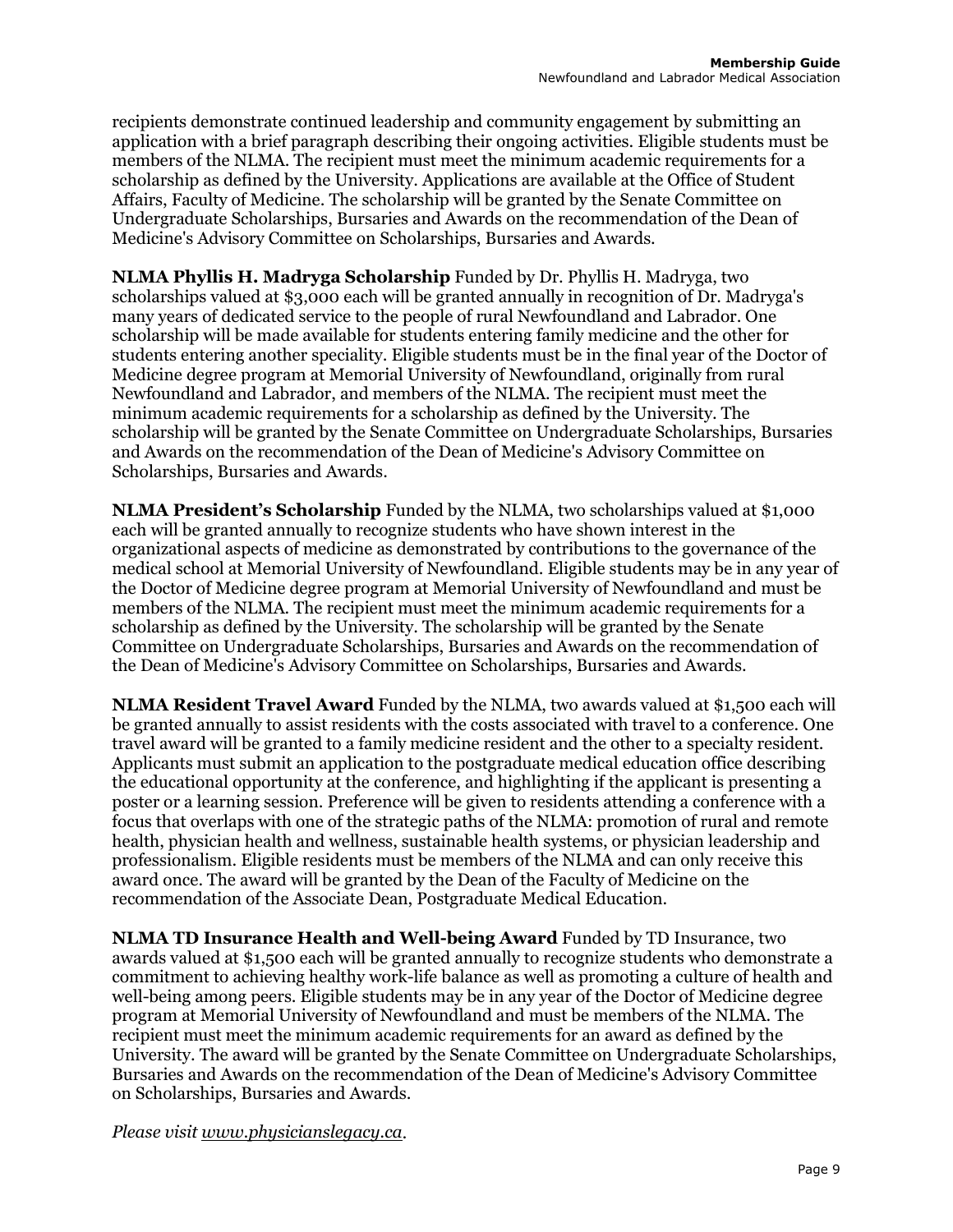# <span id="page-11-0"></span>**Communications**

The NLMA provides a range of electronic services with the goal of delivering membership services in a more effective, immediate and efficient manner. The *President's Letter* is published on a regular basis to keep members informed and up-to-date about emerging issues. Other bulletins and notices on upcoming events or information alerts on issues of interest to physicians are published on an as-needed basis. Members are notified of new and important items on the NLMA website and through the *NLMA Update*, delivered regularly to their e-mail inboxes. Members still receiving communications by postal mail are encouraged to subscribe to this effective and efficient delivery method. E-mail saves considerable time and resources and e-mail users are the first to receive NLMA news and updates.

The NLMA maintains two websites: the main NLMA website at www.nlma.nl.ca and the Physicians Legacy Foundation website at www.physicianslegacy.ca. Some items such as the Bylaws, events calendar, news releases and downloadable reports and papers are only available on the website.

*Please visi[t www.nlma.nl.ca](http://www.nlma.nl.ca/) or [www.physicianslegacy.ca.](http://www.physicianslegacy.ca/)*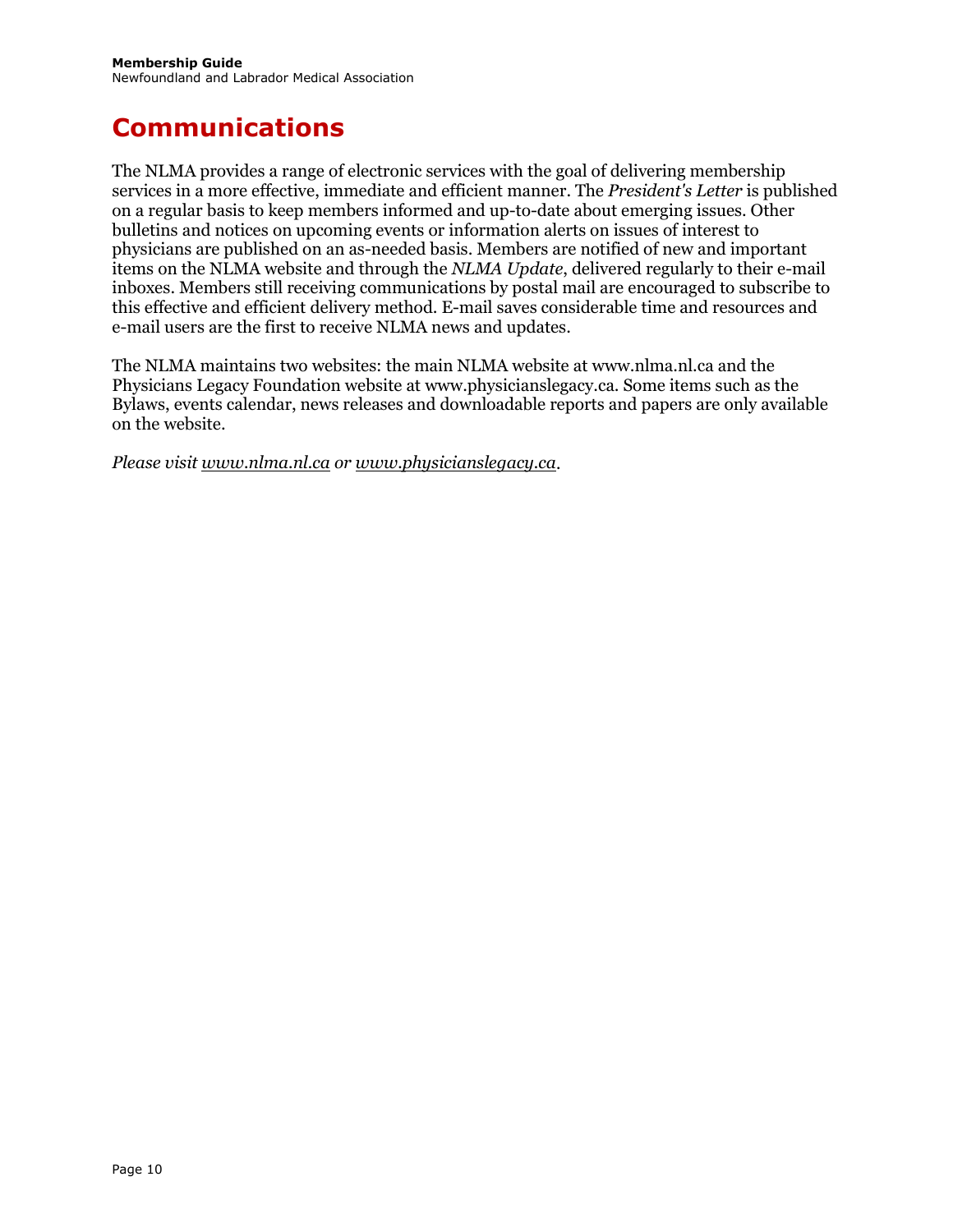# <span id="page-12-0"></span>**Contacts**

All enquiries regarding the NLMA may be made by contacting:

- NLMA House, 164 MacDonald Dr., St. John's, NL, Canada, A1A 4B3
- **Telephone** (709) 726-7424
- **Toll Free** (800) 563-2003
- **Fax** (709) 726-7525
- **E-mail** [nlma@nlma.nl.ca](mailto:nlma@nlma.nl.ca)
- **President** [president@nlma.nl.ca](mailto:president@nlma.nl.ca)
- **Web** [www.nlma.nl.ca](http://www.nlma.nl.ca/)
- **Facebook** [www.facebook.com/nlma.nl.ca](http://www.facebook.com/nlma.nl.ca)
- **Twitter** [\\_nlma](https://twitter.com/_nlma)

#### **Departments/Programs**

#### **Communications Department**

- Mr. Jonathan Carpenter, Director, Communications & Public Affairs
- Ms. Anna Delaney, Communications Coordinator

#### **Electronic Medical Record (EMR)**

• Ms. Lucy McDonald, Senior Advisor, Health Information

#### **Executive Director's Office**

- Mr. Robert Thompson, Executive Director
- Ms. Lynn Barter, Associate Executive Director

#### **Family Practice Renewal Program (FPRP)**

- Ms. Glenda Nash, Program Director
- Mr. Ian Hodder, Senior Program Consultant
- Ms. Paula Hanrahan, Senior Program Consultant
- Ms. Emily Hynes, Program Coordinator
- Ms. Jean Cook, Fund Manager
- Ms. Dawn Mason, Administrative Assistant

#### **Health Policy & Economics Department**

- Mr. Scott Brown, Director, Health Policy & Economics
- Ms. Aimee Letto, Health Policy Analyst & Legal Counsel
- Ms. Tamie L. White, Senior Compensation & Benefits Analyst

#### **Membership & Administration Department**

- Mr. J. David Mitchell, Director, Administration & Membership
- Ms. Suzan Izquierdo, Membership Administrator
- Ms. Donna Osmond, Administrative Assistant

#### **Physician Care Network**

• Dr. Susan M. King, Medical Director